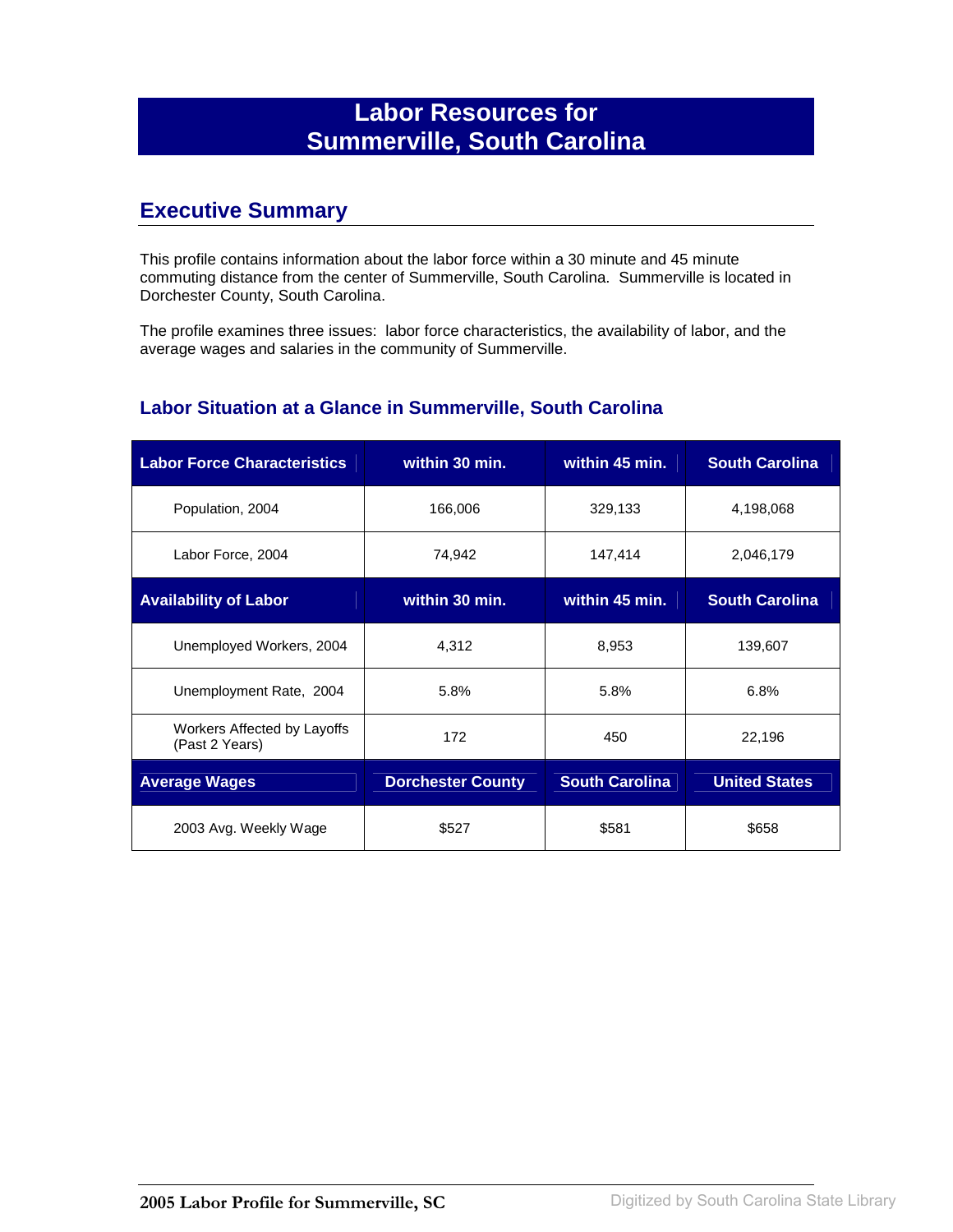# **Labor Force Characteristics for Summerville, South Carolina**

The composition and size of a community's labor force is linked very closely with demographic and economic conditions and trends in the region. The following labor force profile provides basic information on the population base and labor force characteristics so that the reader can better assess labor force conditions in the community.

| <b>Labor Force</b>             |                              |                                                |                          |
|--------------------------------|------------------------------|------------------------------------------------|--------------------------|
|                                | 30 min.<br><b>Drive time</b> | 45 min.<br>Drive time                          | <b>South</b><br>Carolina |
| Labor Force<br>2004            | 74,942                       | 147,414                                        | 2,046,179                |
| Change since<br>2000           | $-2,195$                     | $-6,964$                                       | 49,079                   |
|                                |                              | <b>Population</b>                              |                          |
| Population 2004                | 166,006                      | 329,133                                        | 4,198,068                |
| Change since<br>2000           | 11,719                       | 20,584                                         | 186,056                  |
| Projected<br>2010              | 176,442                      | 355,284                                        | 4,446,704                |
|                                |                              | <b>Gender Distribution</b>                     |                          |
| Male                           | 81,498                       | 161,745                                        | 2,040,261                |
| Female                         | 84,508                       | 167,388                                        | 2,132,454                |
|                                |                              | <b>Age Distribution</b>                        |                          |
| Ages 20-34                     | 34,528                       | 69,884                                         | 875,330                  |
| Ages 35-49                     | 37,559                       | 73,528                                         | 925,330                  |
| Ages 50-64                     | 27,482                       | 54,680                                         | 739,980                  |
| 20-54<br>*Prime Working<br>Age | 83,069                       | 165,218                                        | 2,084,880                |
|                                |                              | <b>Highest Level of Educational Attainment</b> |                          |
| <b>High School</b>             | 47,166                       | 93,366                                         | 778,054                  |
| Some College                   | 37,552                       | 72,883                                         | 500,194                  |
| Associate<br>Degree            | 12,168                       | 23,496                                         | 173,428                  |
| <b>Bachelors</b><br>Degree     | 25,070                       | 49,420                                         | 351,526                  |
| Post Bachelor                  | 13,125                       | 26,332                                         | 178,529                  |

\*Prime working age group: People between the ages of 18-54 are often referred to as the prime working age group. In staffing a new facility, prudent managers often prefer to staff its production work force with workers whose ages form a normal distribution curve. This provides for stability, flexibility and continuity of knowledge.

Source: 2004 Estimates Based on 2000 U.S. Census of Population and Woods and Poole, 2003 Edition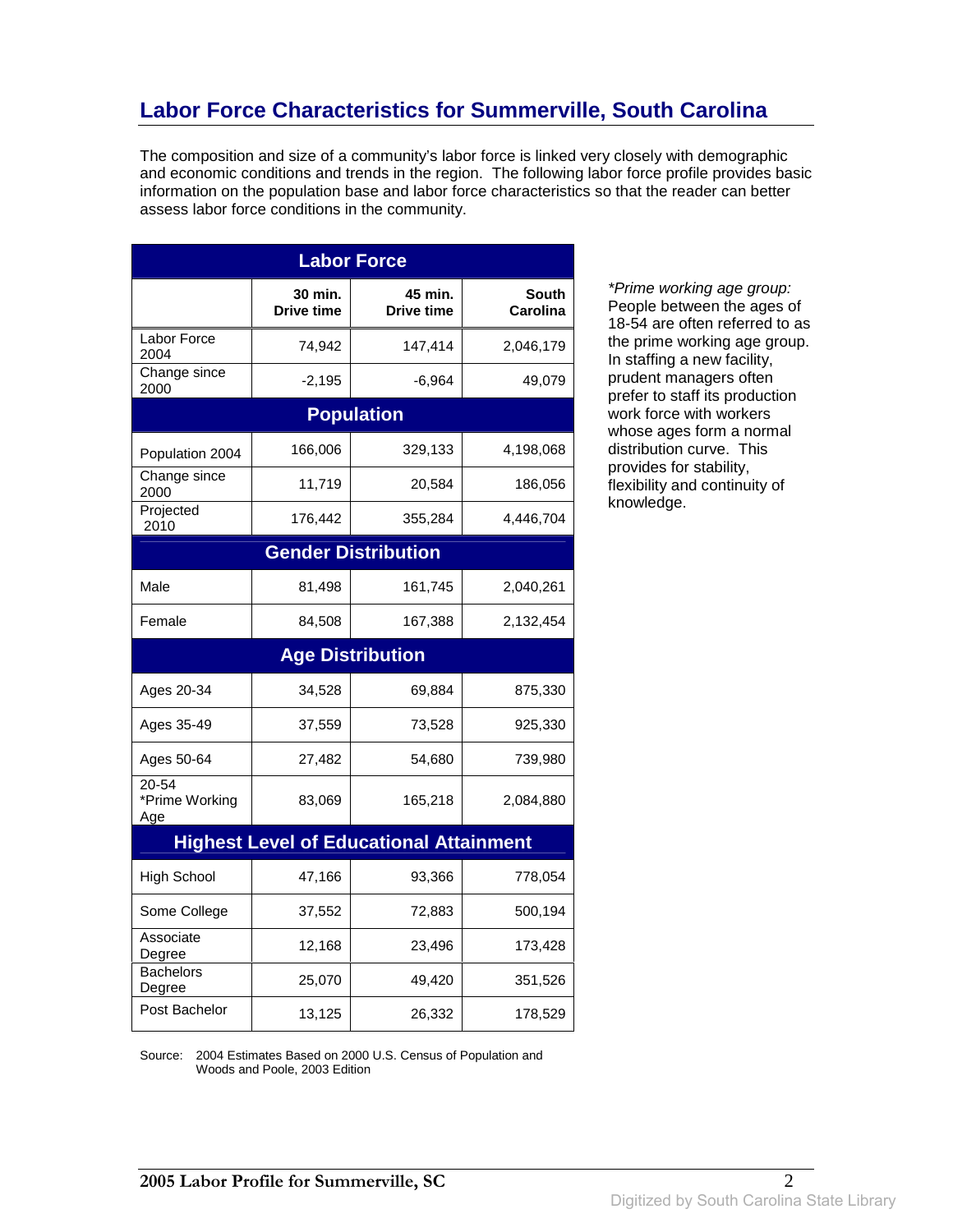# **Employment Characteristics for Summerville, South Carolina**

| <b>Total Employment</b>                                                     |        |         |           |
|-----------------------------------------------------------------------------|--------|---------|-----------|
| 30 min.<br>45 min.<br>South<br>Carolina<br>Drive time<br>Drive time<br>Year |        |         |           |
| 2004                                                                        | 70.629 | 138,462 | 1,906.571 |

Total Employment data include all full and part-time wage and salaried workers in the area. These people may or may not reside in the area.

| <b>Monthly Employment by Sector</b><br><b>In Dorchester County</b> |                |               |                  |
|--------------------------------------------------------------------|----------------|---------------|------------------|
| Sector                                                             | 30 min.        | 45 min.       |                  |
|                                                                    | Drive time     | Drive time    | South Carolina   |
| Agriculture, Forestry, Fishing and Hunting                         | 284            | 517           | 12,379           |
| <b>Mining</b>                                                      | 70             | 114           | 1,603            |
| <b>Utilities</b><br><b>Construction</b>                            | 223<br>4,334   | 465<br>8.857  | 11,891           |
| <b>Manufacturing</b>                                               | 6,608          |               | 111,730          |
|                                                                    | 164            | 13,323<br>317 | 275,573<br>8,371 |
| Wood product manufacturing                                         |                |               |                  |
| Nonmetallic mineral product manufacturing                          | 445            | 736           | 9,155            |
| Primary metal manufacturing                                        | 576            | 1,128         | 6,317            |
| Fabricated metal product manufacturing                             | 418            | 801           | 27,357           |
| Machinery manufacturing<br>Computer and electronic product         | 141            | 592           | 21,278           |
| manufacturing                                                      | 27             | 159           | 7,666            |
| Electrical equipment and appliance mfg.                            |                |               | 10,748           |
| Transportation equipment manufacturing                             | 527            | 1,332         | 30,932           |
| Furniture and related product manufacturing                        | 94             | 216           | 4,225            |
| Miscellaneous manufacturing                                        | 155            | 308           | 7,846            |
| Food manufacturing                                                 | 80             | 186           | 17,832           |
| Beverage and tobacco product<br>manufacturing                      |                |               | 1,445            |
| Textile mills                                                      | 64             | 613           | 40,207           |
| Textile product mills                                              | 90             | 135           | 9,724            |
| Apparel manufacturing                                              | $\overline{7}$ | 15            | 5,321            |
| Paper manufacturing                                                |                |               | 14,710           |
| Printing and related support activities                            | 73             | 174           | 7,327            |
| Petroleum and coal products manufacturing                          |                |               | 288              |
| Chemical manufacturing                                             | 495            | 1,178         | 21,659           |
| Plastics and rubber products manufacturing                         | 61             | 105           | 23,054           |
| <b>Wholesale Trade</b>                                             | 1,496          | 3,056         | 62,523           |
| <b>Retail Trade</b>                                                | 8,290          | 16,925        | 224,031          |
| <b>Transportation and Warehousing</b>                              | 2,363          | 4,699         | 46,941           |
| <b>Education and Health Services</b>                               | 8,214          | 17,581        | 156,232          |
| <b>Leisure and Hospitality</b>                                     | 7,316          | 15,770        | 192,748          |
| <b>Professional and Business Services</b>                          | 6,566          | 13,446        | 186,481          |

Source: 2003 Covered Wages, SC Employment Securities Commission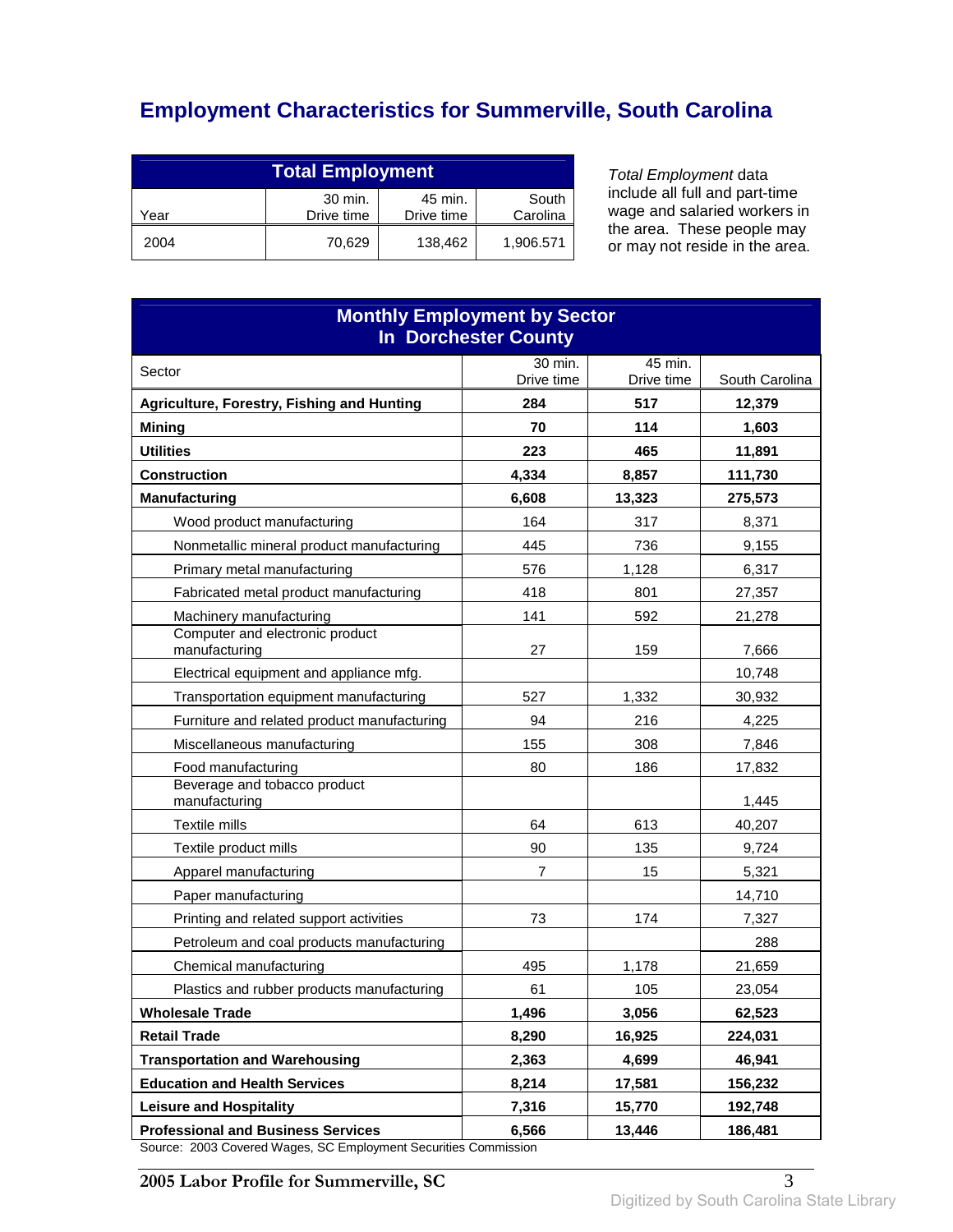| <b>Largest Industries by Total Employment</b><br>In Dorchester County, SC |             |                                     |            |           |
|---------------------------------------------------------------------------|-------------|-------------------------------------|------------|-----------|
| Company Name                                                              | City        | <b>Primary Product/Service</b>      | Employment | Date Est. |
| Robert Bosch Corp-<br><b>Automotive Group</b>                             | Charleston  | Fuel injectors                      | 2400       | 1974      |
| Giant Cement Holding Inc Summerville                                      |             | Corporate headquarters              | 900        | 1883      |
| <b>LINQ Industrial Fabrics Inc</b> Summerville                            |             | Woven polypropylene fabric          | 400        | 1972      |
| <b>AAI Engineering Support</b>                                            | Summerville | Engineering, C-17 aircraft trainer  | 300        | 1997      |
| Showa Denko Carbon Inc                                                    | Ridgeville  | Graphite electrodes                 | 209        | 1988      |
| Giant Cement Co                                                           | Harleyville | Portland & masonry cement           | 205        | 1948      |
| Linde Lift Truck Corp                                                     | Summerville | Industrial & narrow aisle forklifts | 178        | 1977      |
| MeadWestvaco                                                              | Summerville | Lumber                              | 162        | 1969      |
| <b>Scout Boats</b>                                                        | Summerville | <b>Fiberglass boats</b>             | 120        | 1989      |
| afarge North America                                                      | Harleyville | <b>Portland cement</b>              | 120        | 1989      |
| Key West Boats Inc                                                        | Ridgeville  | Boat building & repairing           | 104        | 1988      |
| <b>Briteline Extrusions Inc</b>                                           | Summerville | Aluminum extrusions                 | 101        | 1953      |
| Carolina Truss Systems<br>Ilnc                                            | Summerville | Wood roof trusses                   | 100        | 1980      |
| <b>ITT Conoflow</b>                                                       | St George   | Regulators & transducers            | 90         | 1965      |
| Teepak LLC                                                                | St George   | Non-edible food casings             | 80         | 1987      |
| Cemplank                                                                  | Summerville | Fiber cement                        | 80         | 2000      |
| Syn Strand Inc                                                            | Summerville | Extruded monofilament paper         | 77         | 1988      |
| USCOA International CorpSt George                                         |             | Decorated entrance mats             | 62         | 1889      |
| <b>Strand-Tech Martin Inc</b>                                             | Summerville | Steel strand for concrete industry  | 52         | 1998      |
| Coastal Corrugated Inc                                                    |             | North Charleston Corrugated boxes   | 51         | 1987      |

#### **Employer-Employee Relationship**

Employer-employee relations in South Carolina are very stable and the state consistently ranks as one of the least unionized in the nation. In 2004, only 4.5 percent of the state's workers were members of a labor union. Additionally, the state has consistently had one of the lowest work stoppage rates in the United States. On average, less than .01 percent of working time was lost due to strikes in manufacturing and non-manufacturing industries combined.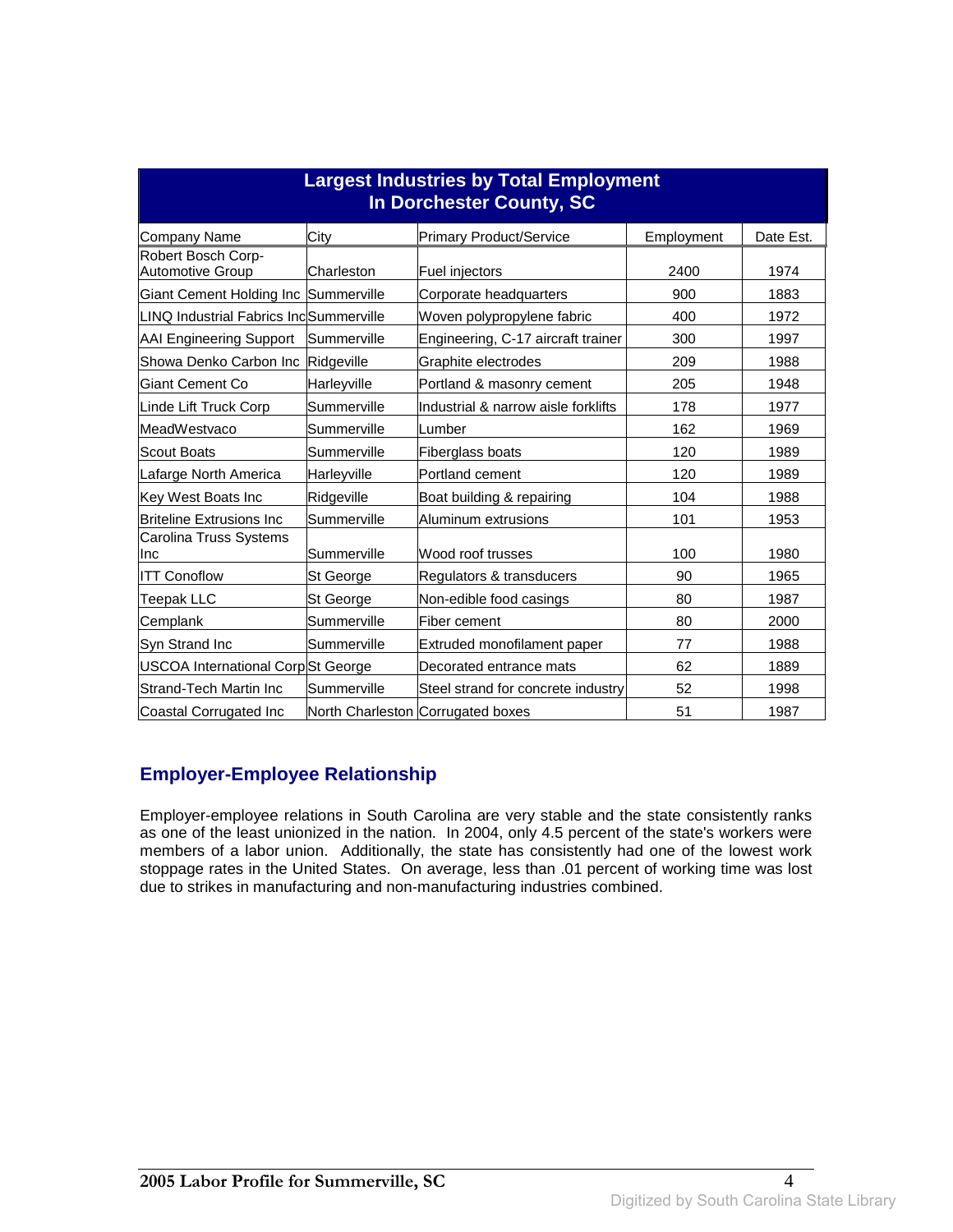#### **Labor Force Participation & Unemployment**

| <b>Labor Force Participation &amp; Unemployment</b> |                       |                       |                |
|-----------------------------------------------------|-----------------------|-----------------------|----------------|
| Year                                                | 30 min.<br>Drive time | 45 min.<br>Drive time | South Carolina |
| Labor Force<br>(2004)                               | 74.942                | 147,414               | 2,046,179      |
| Labor Force<br>Change from 2000                     | $-2.195$              | $-6.964$              | 49.079         |
| Labor Force<br><b>Participation Rate</b>            | 45%                   | 45%                   | 49%            |
| Unemploy-<br>ment (2004)                            | 4,312                 | 8,953                 | 139,607        |
| Unemployment<br>Rate                                | 5.8%                  | 5.8%                  | 6.8%           |

The labor force participation rate is the percentage which results from dividing the labor force count by the total population.

Unemployment reflects the total number of persons who do not have a job and are actively seeking employment.

#### **Other Potential Sources of Labor Supply**

| <b>Total Jobs Lost</b><br><b>Due to Mass Closings and Layoffs</b><br><b>Past Two Years</b> |                       |                       |                |
|--------------------------------------------------------------------------------------------|-----------------------|-----------------------|----------------|
| Sector                                                                                     | 30 min.<br>Drive time | 45 min.<br>Drive time | South Carolina |
| Total                                                                                      | 172                   | 450                   | 22,196         |
| Manufacturing                                                                              | 148                   | 384                   | 19,196         |
| <b>Distribution</b>                                                                        | 17                    | 50                    | 1,213          |
| Service                                                                                    | 7                     | 16                    | 1,745          |
| Other                                                                                      |                       |                       | 42             |

Recent closings and layoffs are a rich source of skilled and experienced labor for companies seeking to locate or expand in a given area. Industries in which layoffs and closings occur can provide some indication of the skills and knowledge-base of many unemployed and underemployed workers in a region.

| <b>Commuters to Other Areas</b> |                       |                       |                |
|---------------------------------|-----------------------|-----------------------|----------------|
|                                 | 30 min.<br>Drive time | 45 min.<br>Drive time | South Carolina |
| Commuters to<br>other areas     | 29,821                | 52,625                | 31,833         |

Source: 2000 U.S. Census of Population

 Workers commuting to places outside their resident are a significant source of experienced labor for new and expanding industries. These workers may be willing to consider an opportunity for employment nearer their place of residence.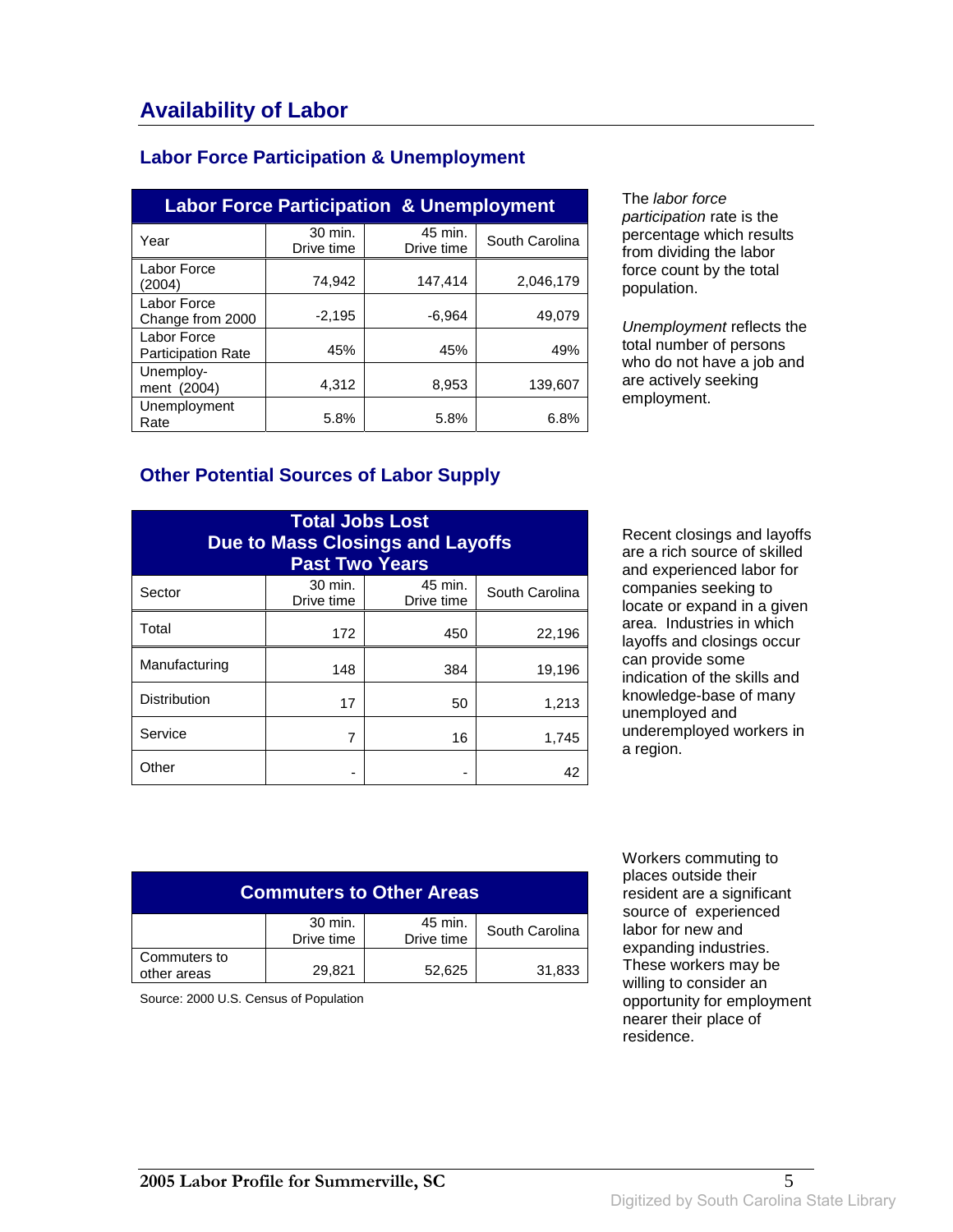### **Recent Graduates of South Carolina's Colleges and Universities**

| <b>Certificates/Degrees Conferred</b><br><b>From Technical Colleges</b><br>in Select Degrees Within 45 Minute Drive Time of Dorchester County, SC |                                                        |  |  |
|---------------------------------------------------------------------------------------------------------------------------------------------------|--------------------------------------------------------|--|--|
| Degree Area                                                                                                                                       | Two Year Certificates/Degrees Conferred<br>2002 - 2004 |  |  |
| Computer and Information Sciences (Total)                                                                                                         | 365                                                    |  |  |
| Data Processing Technology                                                                                                                        | 163                                                    |  |  |
| Engineering Technologies (Total)                                                                                                                  | 240                                                    |  |  |
| Electrical , Electronic & Communications                                                                                                          | 30                                                     |  |  |
| Mechanical Engineering/Tech                                                                                                                       | 6                                                      |  |  |
| Mechanic & Repair Technologies (Total)                                                                                                            | 181                                                    |  |  |
| Industrial Electronics                                                                                                                            | 24                                                     |  |  |
| <b>HVAC</b>                                                                                                                                       | 27                                                     |  |  |
| Precision Production (Total)                                                                                                                      | 128                                                    |  |  |
| Machine Tool Technology/Machinist                                                                                                                 | 80                                                     |  |  |

| <b>Graduation From South Carolina's</b><br><b>Four Year Colleges and Universities</b><br><b>In Select Degrees</b> |                  |                               |  |
|-------------------------------------------------------------------------------------------------------------------|------------------|-------------------------------|--|
|                                                                                                                   |                  | Degrees Conferred (2002-2004) |  |
|                                                                                                                   | <b>Bachelors</b> | Post- Grad                    |  |
| Computer and Information<br>Science (Total)                                                                       | 910              | 108                           |  |
| <b>Computer Engineering</b>                                                                                       | 150              | 149                           |  |
| <b>Computer Programming</b>                                                                                       | 12               | 5                             |  |
| Engineering & Related<br>Technologies (Total)                                                                     | 1,316            | 786                           |  |
| <b>Chemical Engineering</b>                                                                                       | 136              | 38                            |  |
| <b>Electrical Engineering</b>                                                                                     | 257              | 150                           |  |
| Industrial Engineering                                                                                            | 78               | 44                            |  |
| <b>Mechanical Engineering</b>                                                                                     | 268              | 95                            |  |
| Business Admin &<br>Management                                                                                    | 4,754            | 1,018                         |  |
| <b>International Business/Trade</b>                                                                               | 178              | 276                           |  |

Source: South Carolina Commission on Higher Education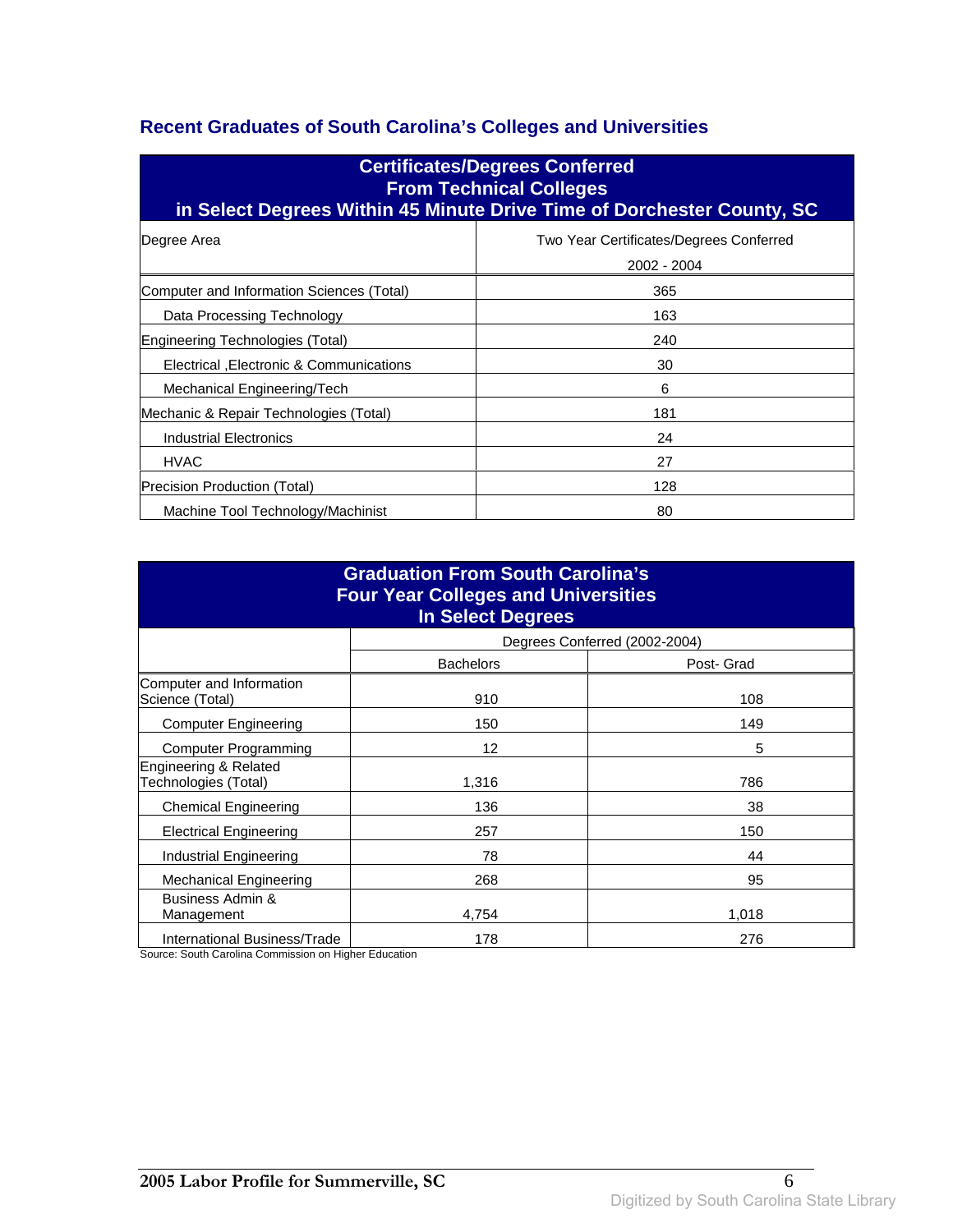## **Wages and Salaries**

| <b>Average Wage and Salary</b><br><b>Comparison</b> |                      |                |                      |
|-----------------------------------------------------|----------------------|----------------|----------------------|
| Sector                                              | Dorchester<br>County | South Carolina | <b>United States</b> |
| Avg. Weekly<br>Wages*                               | \$527                | \$581          | \$658                |
| Avg. Annual<br>Salary*                              | \$27,399             | \$30,240       | \$37,508             |
| Avg. Hourly Prod.<br>Wages**                        | N/A                  | \$14.73        | \$16.14              |

\*Covered Wages and Employment, 2003, SC Employment Securities Commission

\*\* Employment & Earnings, 2004, U.S. Department of Labor

| <b>Average Annual Salary</b><br><b>Manufacturing Sectors, 2004</b> |                          |                |  |
|--------------------------------------------------------------------|--------------------------|----------------|--|
| Sector                                                             | <b>Dorchester County</b> | South Carolina |  |
| <b>Manufacturing Total</b>                                         | \$40,911                 | \$39,027       |  |
| Wood product                                                       | \$27,961                 | \$30,808       |  |
| Nonmetallic mineral product                                        | \$48,119                 | \$39,031       |  |
| Primary metal                                                      | \$33,929                 | \$49,695       |  |
| Fabricated metal product                                           | \$34,238                 | \$37,533       |  |
| Machinery                                                          | ***                      | \$39,952       |  |
| Computer and electronic product                                    | ***                      | \$40,186       |  |
| Electrical equipment and appliance                                 | ***                      | \$40,178       |  |
| Transportation equipment                                           | ***                      | \$44,099       |  |
| Furniture and related product                                      | ***                      | \$27,907       |  |
| <b>Miscellaneous</b>                                               | \$22,538                 | \$34,350       |  |
| Food                                                               | ***                      | \$26,620       |  |
| Beverage and tobacco product                                       | ***                      | \$35,765       |  |
| <b>Textile mills</b>                                               | ***                      | \$31,898       |  |
| Textile product mills                                              | \$24,637                 | \$25,618       |  |
| Apparel                                                            | ***                      | \$23,705       |  |
| Paper                                                              | ***                      | \$55,139       |  |
| Printing and related support<br>activities                         | \$23,389                 | \$36,634       |  |
| Petroleum and coal products                                        | ***                      | \$49,113       |  |
| Chemical                                                           | ***                      | \$50,870       |  |
| Plastics and rubber products                                       | \$18,018                 | \$46,620       |  |

\*\*\*Indicates data suppressed

Source: Covered Wages and Employment, SC Employment Securities Commission